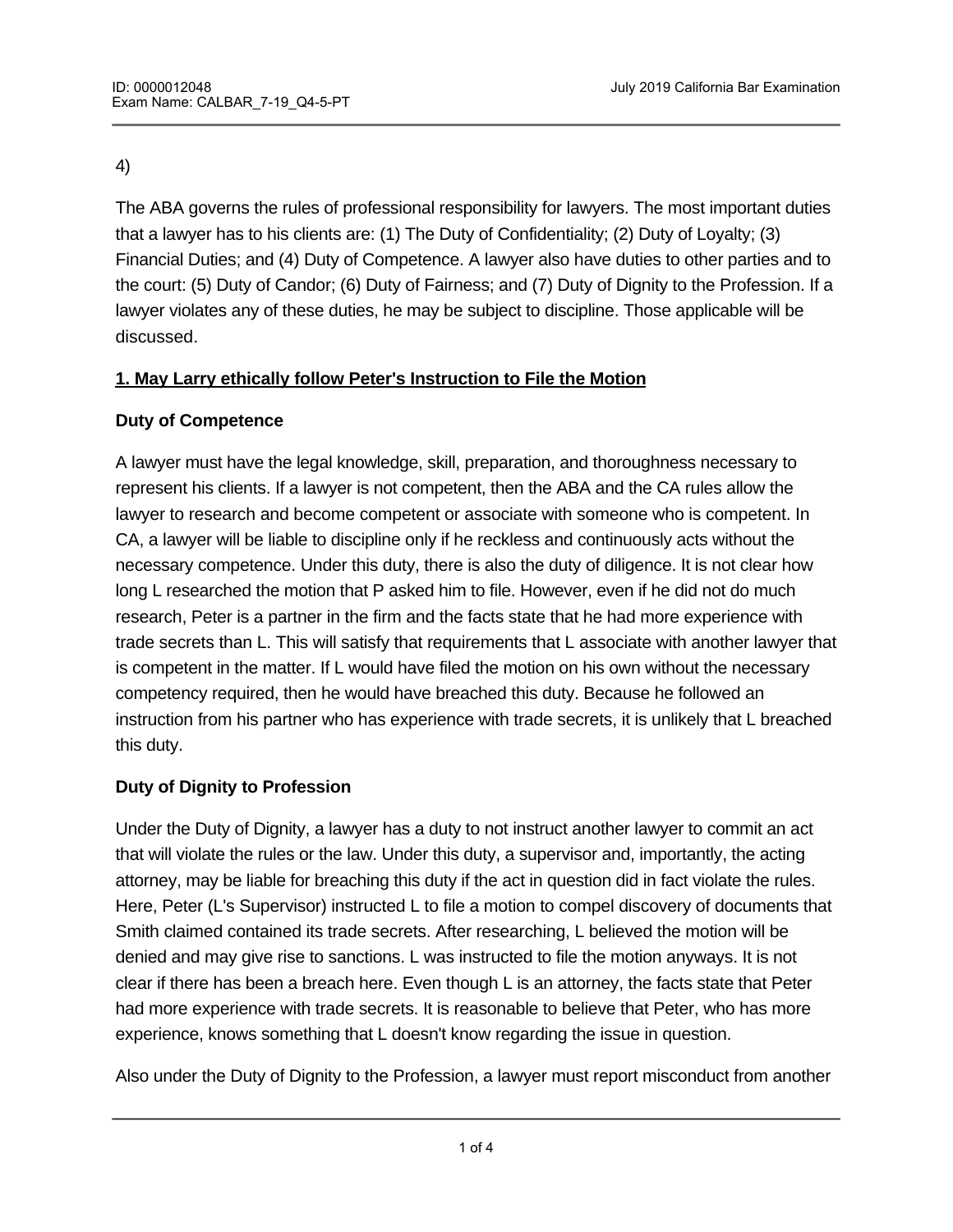lawyer if he knows that the lawyer is acting wrongfully, violating the rules. It is not enough to have a mere suspicion or a hunch. Here, there does not seem to be misconduct from either party ti implicate a breach of this duty.

### **Duty of Candor to Tribunal**

A lawyer has a duty to act truthfully when it comes to dealing with the courts. A lawyer must not file any motions that he believes that are frivolous, false, or misleading. If he does, he will be liable to discipline. Here, as stated above, it is not clear how long L researched the matter. The facts also state that L thought that the motion would be denied. This "thought" will not be enough to rise to the level of false or misleading filings. It is reasonable to think that L was not well versed in the subject matter, in which Peter was, and therefore, it is reasonable that he would file the motion.

Thus, there seems to be no breach of a L's duty if L follows Peter's instructions.

## **2. What are Larry's Obligations in Relation to the Damaging Document**

#### **Duty of Fairness**

L told Peter about damaging document found in the Jones file that would be very helpful to Smith's case. Under this Duty, a L must share incriminating evidence if the evidence will make it likely that the other party was right in the lawsuit. However, this issue also brings up the Duty of Confidentiality discussed below.

L most likely breached this duty because L knows that the document has not been produced in discovery even though the document falls into the the class of papers that have been requested by Smith.

Under the Duty of Fairness, A lawyer must not tamper, hide, or mislead the opposing party about evidence. Larry has breached this duty.

#### **Duty of Confidentiality**

Under the Duty of Confidentiality, a lawyer may not share any information regarding the representation of his client. This is true even if the client does not request confidentiality. The Duty attaches when the client-lawyer relationship begins and under the ABA, it lasts indefinitely. In CA, this duty last until the dead client's estate is settle.

This duty is much more broad than the attorney-client privilege. The attorney-client privilege is an evidentiary privilege that will allow a lawyer or a client and their agents to not testify about confidential communication. This is more narrow because it only applies to the Lawyer and his

client and the L's agents. Under the Duty of Confidentiality, the scope is between even third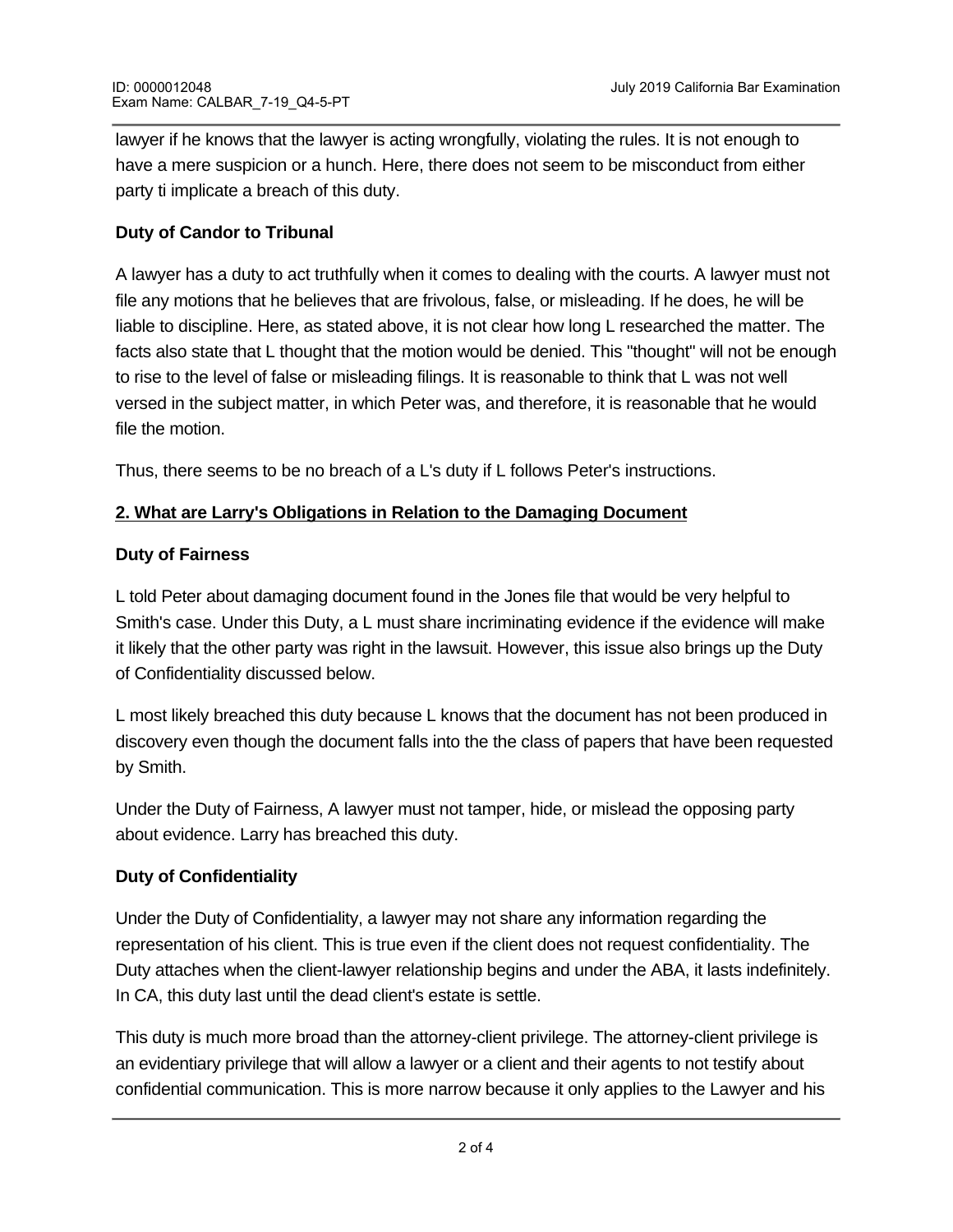client and the L's agents. Under the Duty of Confidentiality, the scope is between even third parties.

Here, L shared confidential information to Peter. Although Peter is his partner and supervising, it is not clear if ABC and Peter have a client-lawyer relationship. However, since Peter and L work in the same firm, it is unlikely that this disclosure would breach L's Duty of Confidentiality.

However, there are exceptions to this rule. A lawyer may reveal confidential information if he reasonably believes that disclosure would prevent seriously bodily harm or certain death; if it is court ordered; if the client consents; if it is to defend one's self in a malpractice case; and finally, if a client is using the lawyers services to implicate a crime of fraud that will cause serious financial loss. In CA, a lawyer must first persuade the client and inform him about his intent to reveal. It is not clear what the documents says or even if L is thinking about revealing. Therefore, this duty is not breached.

## **4. What Ethical obligations must Larry Respect with Regard to XYS's job offer**

## **Duty of Loyalty**

Under this Duty a lawyer has a duty to avoid any conflicts of interests. Lawyers may receive job offers from any firms. However, here, Larry received a job offer from XYZ, which Larry was going up against in Smith v. Jones. Because Larry is a lawyer in a current claim, the duty of loyalty and the duty of confidentiality are implicated. A conflict of interest exists when a L's interest, a third parties' interest, or a former client's interest materially limit or averse to loyal representation of his client. A lawyer may still take on representation if he reasonably believes that he can competently represent the client despite these conflicts. Conflicts can be Potential and Actual. In CA, a lawyer must inform all the effected parties of the conflict and get their consent in writing in order to continue representation. If the L cannot get the consent, he must withdrawal.

Here, the duty of loyalty is implicated because the L's interest of receiving an attractive job offer from XYZ is adverse or at least will materially limit the representation of his client, Jones. It is likely that L, after receiving this offer, he will find XYZ more likable and not represent his client to his full capabilities. Nevertheless, there is a conflict here and L must inform his client and get written consent. Here, it doesn't seem that he did. Therefore, he has breached this duty.

# **Duty of Confidentiality**

The Duty of Confidentiality may be implicated here too. As discussed above, a L may not reveal confidential information regarding his client. It can come up if L accepts the job offer from XYZ. It is reasonable that XYZ would expect to profit from the information that L knows from

representing Jones. However, nothing in the facts state that L has revealed information or if